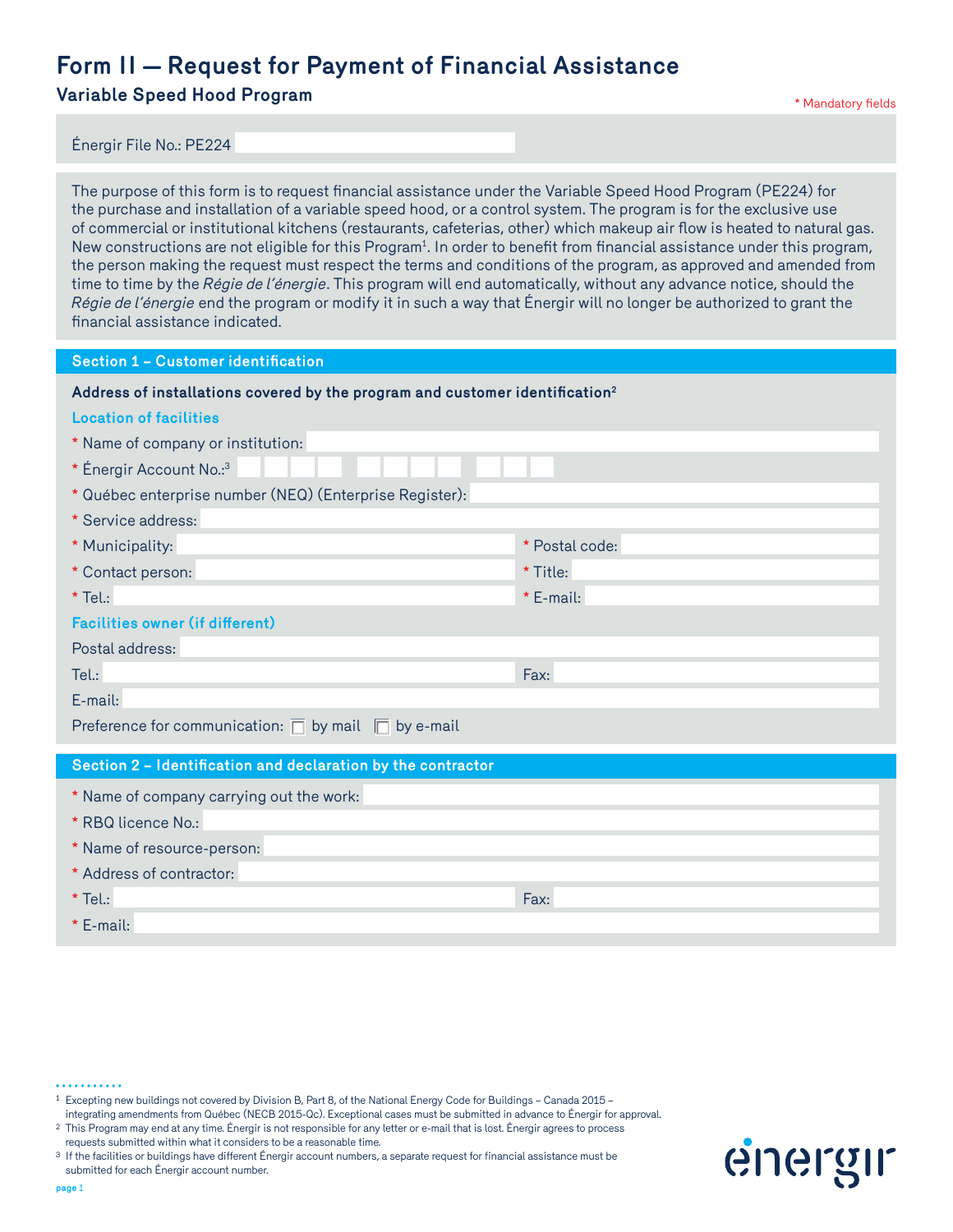### **Variable Speed Hood Program and Superior Controllering and Superior American Structure of the Mandatory fields**

| I, the undersigned,                                                                                                                                                                                                                                                                                                       | declare that the work to install a variable speed                                                                                 |
|---------------------------------------------------------------------------------------------------------------------------------------------------------------------------------------------------------------------------------------------------------------------------------------------------------------------------|-----------------------------------------------------------------------------------------------------------------------------------|
| contractor<br>hood or a control system on an existing hood at the above mentioned address has been carried out in compliance<br>with the laws and regulations applicable in Québec, in particular, but not limited to, the on-site certification required<br>following any modification to a natural gas appliance.       |                                                                                                                                   |
| * Signature of contractor:                                                                                                                                                                                                                                                                                                |                                                                                                                                   |
| * Signed on:<br>day / month / year                                                                                                                                                                                                                                                                                        |                                                                                                                                   |
| Section 3 - Information on installation <sup>4</sup>                                                                                                                                                                                                                                                                      |                                                                                                                                   |
| * Date of installation:<br>day / month / year                                                                                                                                                                                                                                                                             | New building<br>$\Box$ Existing building<br>П                                                                                     |
| Section 4 - Information on kitchen operations                                                                                                                                                                                                                                                                             |                                                                                                                                   |
| Indication of hours of operation of variable speed hood<br>* Number of hours of operation of variable speed hood per week<br>(not to be confused with the kitchen's opening hours):<br>* Number of weeks open per year:<br>* Number of meals per week:<br>Period open: <sup>5</sup><br>Winter<br>Spring<br>Summer<br>Fall |                                                                                                                                   |
| Section 5 - Financial assistance claimed <sup>6</sup>                                                                                                                                                                                                                                                                     |                                                                                                                                   |
| Complete Form III to determine the applicable amount of financial assistance.<br>The financial assistance calculation is automated.<br>Total financial assistance claimed: <sup>7</sup> $$0$<br>Financial assistance should be sent to: $\square$ Service address                                                         | The financial assistance is:<br>$$3,350 + $0.45 \times$ exhaust system volume<br>(in CFM)<br>Postal address of installation owner |

<sup>. . . . . . . . . . .</sup> 

<sup>4</sup> The measure implemented must comply with the regulations and laws applicable in Québec, in particular those dealing with air quality and environmental protection.

 $^5\,$  Kitchens that do not operate in winter are not eligible.

<sup>6</sup> The payment of financial assistance should not be interpreted as a guarantee to the customer as to the quality of the variable speed hood or control system or their installation, nor of any other acquiescence as to their compliance, performance or safety: that responsibility is incumbent on the manufacturer, the seller and the installer.

<sup>7</sup> The financial assistance from Énergir is limited to 50% of the actual acquisition costs of the variable speed system. (Form III, Information on additional project costs – Line: Total additional costs of variable speed hood project). Note:The fresh air supply system must use natural gas in order to benefit from a grant.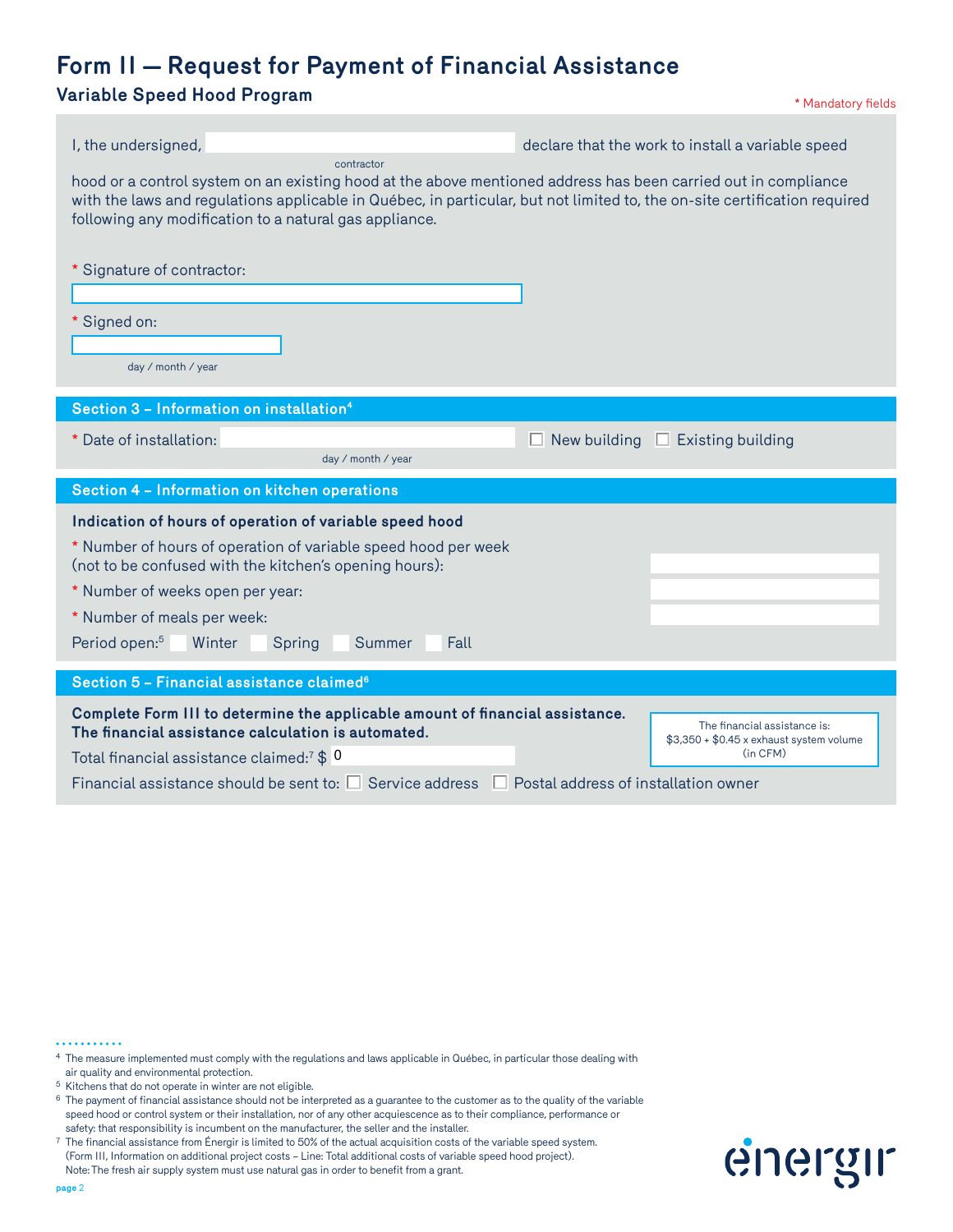| <b>Variable Speed Hood Program</b>                                                                                                                                                                                                                                                                                                                                   | * Mandatory fields                                |
|----------------------------------------------------------------------------------------------------------------------------------------------------------------------------------------------------------------------------------------------------------------------------------------------------------------------------------------------------------------------|---------------------------------------------------|
| <b>Section 6 - Supporting documents</b>                                                                                                                                                                                                                                                                                                                              |                                                   |
| I, the undersigned,                                                                                                                                                                                                                                                                                                                                                  | declare that the work to install a variable speed |
| customer<br>hood or a control system on an existing hood has been carried by the contractor identified above in a complete and<br>satisfactory manner.                                                                                                                                                                                                               |                                                   |
| I include with this request for payment of the financial assistance:                                                                                                                                                                                                                                                                                                 |                                                   |
| Form II duly completed;                                                                                                                                                                                                                                                                                                                                              |                                                   |
| A copy of the invoice sent to the customer by the contractor indicating the following information:                                                                                                                                                                                                                                                                   |                                                   |
| • Completion date of installation work                                                                                                                                                                                                                                                                                                                               |                                                   |
| • Customer's address and telephone number                                                                                                                                                                                                                                                                                                                            |                                                   |
| • Contractor's address and telephone number                                                                                                                                                                                                                                                                                                                          |                                                   |
| • Details to distinguish the cost of the components from the cost of installation                                                                                                                                                                                                                                                                                    |                                                   |
| An invoice from the customer to Energir claiming the financial assistance, as well as the applicable taxes<br>(GST and QST).                                                                                                                                                                                                                                         |                                                   |
| I certify that the information given above is correct and I hereby authorize Énergir to visit the premises where the<br>variable speed hood(s) and/or control system(s) have been installed. If, during that visit, the appliances are not<br>installed and operational, Énergir reserves the right to claim the reimbursement of all the financial assistance paid. |                                                   |
| I have read, understood and accept the terms and conditions of the program.                                                                                                                                                                                                                                                                                          |                                                   |
| Signature of resource-person:                                                                                                                                                                                                                                                                                                                                        |                                                   |

\* Signed on:

I

day / month / year

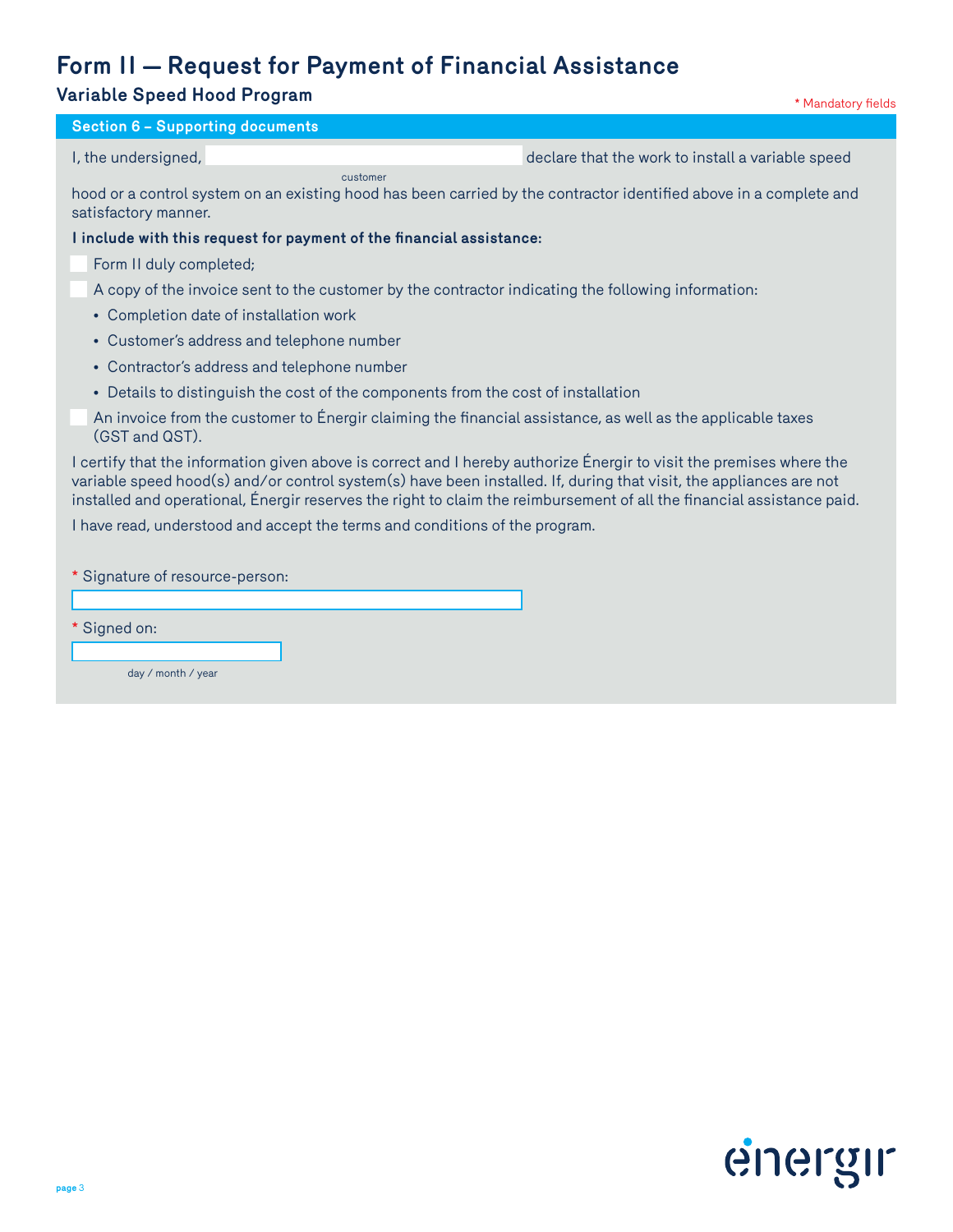#### **Variable Speed Hood Program**

\* Mandatory fields

energir

|    | <b>Exhaust system</b> |                                                                    |                                                                |                     |                                                           |
|----|-----------------------|--------------------------------------------------------------------|----------------------------------------------------------------|---------------------|-----------------------------------------------------------|
|    | Type of installation  | Is there a variable<br>frequency drive on the<br>new installation? | <b>Capacity</b><br>(according to rating<br>plate on appliance) | Capacity<br>(in HP) | How many hoods<br>are connected to<br>the exhaust system? |
|    | Choose                | Choose                                                             | 0                                                              |                     | Choose                                                    |
| r. | Choose                | Choose                                                             | 0                                                              |                     | Choose                                                    |
| 3  | Choose                | Choose                                                             | 0                                                              |                     | Choose                                                    |
|    | Choose                | Choose                                                             | 0                                                              |                     | Choose                                                    |
| 5  | Choose                | Choose                                                             | 0                                                              |                     | Choose                                                    |
|    | Choose                | Choose                                                             | 0                                                              |                     | Choose                                                    |
|    |                       | Total 0                                                            |                                                                | Update calculation  |                                                           |

#### **Variable speed control system**

|                | <b>Brand/Model</b> | Manufacturer | Number of<br>$ $ temperature $ $<br>sensors | <b>Number</b><br>of optical<br>sensors | Number of<br>modulating<br>dampers | To which exhaust system<br>identified earlier is the<br>variable speed control system<br>connected?*<br>Connected to (ex.: #1) | To which fresh air supply<br>system described in the next<br>table is the variable speed<br>control system connected to?*<br>Connected to (ex.#1) |
|----------------|--------------------|--------------|---------------------------------------------|----------------------------------------|------------------------------------|--------------------------------------------------------------------------------------------------------------------------------|---------------------------------------------------------------------------------------------------------------------------------------------------|
|                | Choose             |              |                                             |                                        |                                    |                                                                                                                                |                                                                                                                                                   |
| $\overline{2}$ | Choose             |              |                                             |                                        |                                    |                                                                                                                                |                                                                                                                                                   |
| 3              | Choose             |              |                                             |                                        |                                    |                                                                                                                                |                                                                                                                                                   |
|                | Choose             |              |                                             |                                        |                                    |                                                                                                                                |                                                                                                                                                   |
| 5              | Choose             |              |                                             |                                        |                                    |                                                                                                                                |                                                                                                                                                   |
|                | Choose             |              |                                             |                                        |                                    |                                                                                                                                |                                                                                                                                                   |

 $. . . . . . . . . . . .$ 

\* Indicate the number of the corresponding line (1-6) on the table.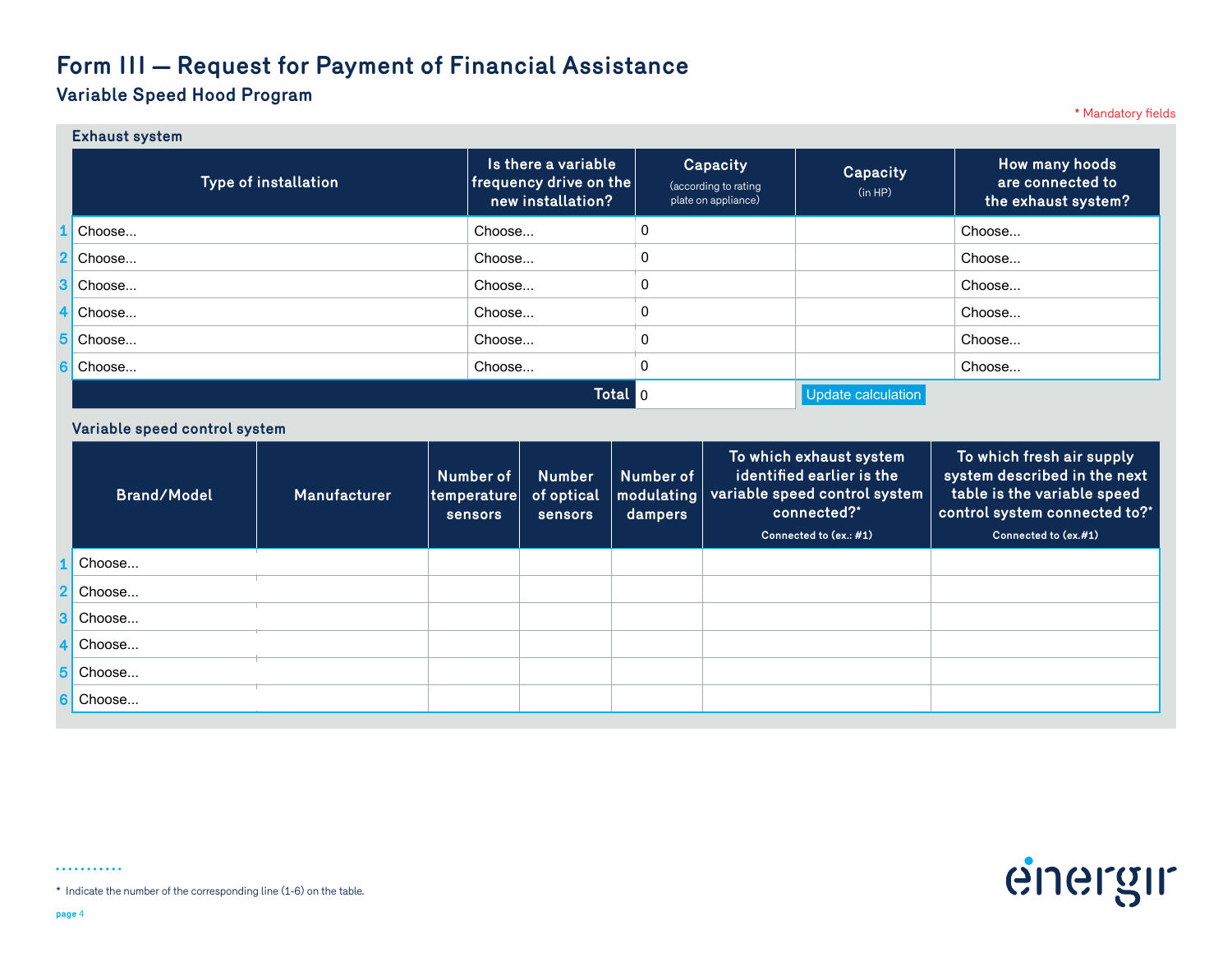#### **Variable Speed Hood Program**

\* Mandatory fields **Adjustment of air flow compensation Information on fresh air supply system1 Status of fresh air supply system2 Type of system Brand Model Energy source Capacity** (according to rating plate on appliance) (in CFM) **Type of heating Percentage of natural gas used3** (If there's a heat transfer fluid loop) **Fresh make-up air system exclusive to the kitchen**  $*$  In the case of a natural gas tempered ventilation generating system, was the appliance modified in order to modulate the air flow?  $\Box$  Yes  $\Box$  No If yes, please attach the certificates required to show that the appliance complies with the standards in effect. **Information on related measures (if applicable)** \* Reduction of oversized exhaust system:  $\Box$  Yes  $\Box$  No Number of CFM: \* Reduction of oversized fresh air supply system:  $\Box$  Yes  $\Box$  No Number of CFM: \* Lowering set point of startup temperature for preheating fresh air:  $\Box$  Yes  $\Box$  No No. of degrees: Temperature before: after: after: \* Installation of controls on temperature set point for fresh air supply system, based on kitchen temperature:  $\Box$  Yes  $\Box$  No \* Monitoring and remote control of installation:  $\Box$  Yes  $\Box$  No Other (additional information) **1 2 3 4 5 6** Choose... Choose... Choose... Choose... Choose... Choose... Choose... Choose... Choose... Choose... Choose... Choose... Choose... Choose... Choose... Choose... Choose... Choose... Choose... Choose... Choose... Choose... Choose... Choose...

#### . . . . . . . . . . .

<sup>1</sup> Please submit information for each fresh air supply system.

<sup>2</sup> In the case of a replacement or the addition of a roof unit or a natural gas tempered ventilation generating unit, this form does not excuse the customer from submitting the required information to the *Régie du bâtiment du Québec*.

<sup>3</sup> In the case of a centralized fresh air supply system with a heat transfer fluid loop, indicate the percentage of preheated fresh air attributable to natural gas. Where this percentage is less than 100%, please provide details in section Other (additional information) on the other energy sources and systems used for heating the loop and the hypotheses employed.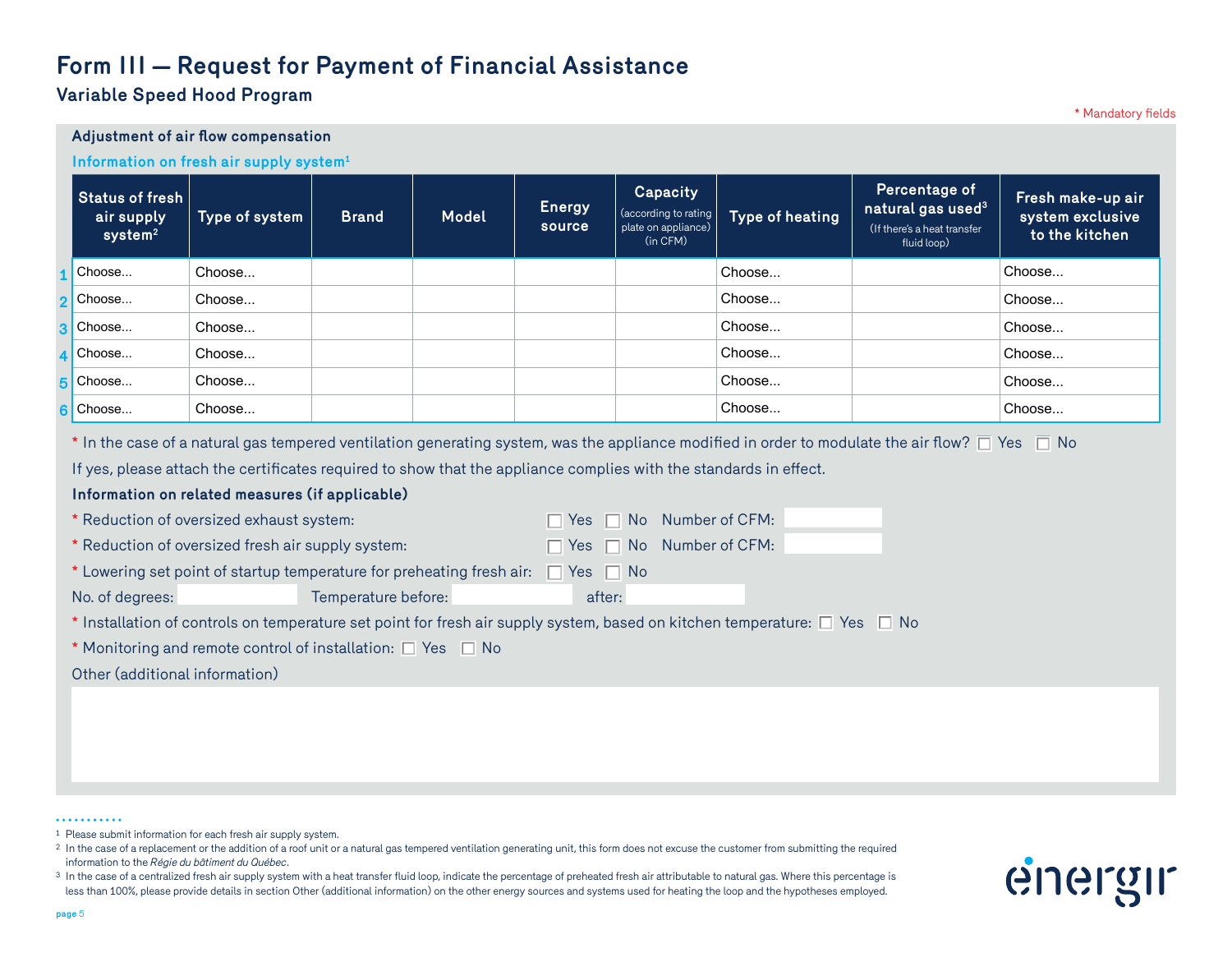#### **Variable Speed Hood Program**

\* Mandatory fields

| Information on additional project costs                                                 |                                                                                 |                              |
|-----------------------------------------------------------------------------------------|---------------------------------------------------------------------------------|------------------------------|
|                                                                                         | Additional cost of variable<br>speed system compared with<br>fixed speed system | Section reserved for Energir |
| * Equipment to vary the speed of the kitchen ventilation system (exhaust and fresh air) | 0,00                                                                            |                              |
| * Temperature probes                                                                    | 0,00                                                                            |                              |
| * Opacity probes (optical sensors)                                                      | 0,00                                                                            |                              |
| * Modulating dampers                                                                    | 0,00                                                                            |                              |
| * Control panel                                                                         | 0,00                                                                            |                              |
| * Charge for installation                                                               | 0,00                                                                            |                              |
| * Charge for programming system                                                         | 0,00                                                                            |                              |
| * Other additional costs related to the system                                          | 0,00                                                                            |                              |
| Total additional costs of variable speed hood project<br>Update calculation 0           |                                                                                 |                              |

**Note:** In the case of requests concerning variable speed hoods, Énergir only considers costs attributable to the acquisition and installation of the variable speed control system and its components, such as sensors, speed controllers and their cabling. This excludes costs related to the hood itself and all other costs not directly related to varying air flows based on cooking activities.